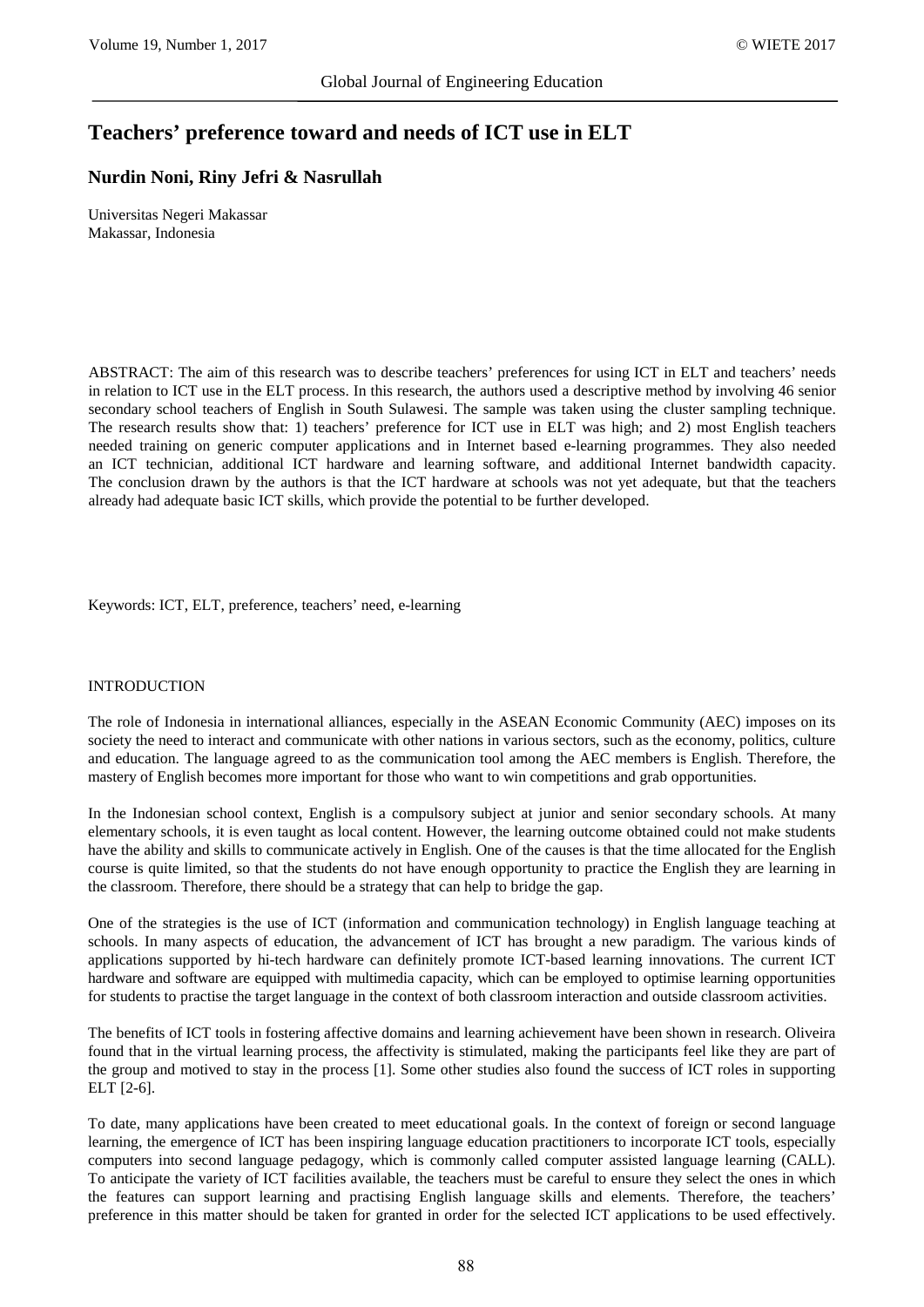In addition, teachers should also consider supporting ICT facilities and infrastructure, such as Internet connections, electricity supply and required ICT tools. Downloadable learning resources are so abundant that teachers need to be competent and skilled to select the relevant ones according to set principles and criteria. The selected learning resources should correspond with the lesson plan, students' competence, cultural context, and so on.

To ensure the adequacy of the implementation of ELT with ICT tools, it is necessary to get accurate information about the teachers' practice of ICT use at school. However, the data about this issue are not yet comprehensively available. The aim of this study is to describe the teachers' preferences in the use of ICT in ELT and the teachers' needs in relation to the use of ICT in ELT.

The needs may include ICT hardware and software of learning applications and learning materials in the form of text, audio and video. The needs may also include training in the use of ICT facilities and applications in ELT delivery. Hence, it is expected that the information from this study can help to bridge the gap between ICT integration and ELT at senior secondary schools.

### RESEARCH METHOD

This research used a descriptive method. There are four aspects to describe; namely, the profile of ICT tools and senior secondary school teachers of English; teachers' preferences for using ICT in ELT; implementation of ICT in ELT; and teachers' needs in ICT use to facilitate their teaching. The sample for the research consisted of English teachers at public senior secondary school in South Sulawesi. The sample taken using cluster sampling technique consisted of 46 teachers from six districts.

The instrument used was a questionnaire divided into several parts; namely, questions or statements about the profile of ICT tools at schools and English; teachers' preferences on ICT use in ELT; implementation of ICT use in supporting ELT delivery; and needs in relation to the ICT facilities. The second, third, and fourth parts of the questionnaire used a Likert scale, which provided five options for each question or statement.

The first part used varied scales. The data collection was conducted by distributing the questionnaire to the targeted sample of respondents by visiting all sample schools in the six districts. In this data collection, the researcher was assisted by other research team members. To anticipate misunderstanding by the respondents about the questions or statements of the questionnaire, the team were requested to be available at the sites.

This research used descriptive analysis. The respondents' answers were firstly scored according to a Likert scale. These raw scores were then converted into the range of 20-100, which was classified into six categories; namely, very high, high, fair, slightly low, low and very low. The converted scores were further analysed using frequency, percentage and mean analysis. The results of the analysis were either tabulated or presented in a diagram.

#### RESULTS AND DISCUSSION

This section summarises the results of the data analysis and discussion, which covers three issues; namely, teachers' preference towards ICT use; implementation of ICT use; and teachers' needs in relation to their ELT delivery. The results of the data analysis and discussion of the three issues are consecutively presented in the following sections.

Teachers' Preferences towards ICT use in ELT

The first part is the teachers' preferences towards ICT use. The descriptive analysis showed that the average percentage was 75.4%, which is classified into the *high* category. This means that in general, the respondents had a high preference for using ICT in ELT at senior secondary school level. However, the item-based analysis showed that seven of 12 items were in the high category (score range: 75-87); namely, preference for:

- 1) applying ELT with ICT;
- 2) using blended learning of ICT assisted learning and traditional learning;
- 3) using ICT if given the opportunity to apply it;
- 4) using social media, such as *Facebook, Twitter, WhatsApp,* and *Line,* in daily life;
- 5) using e-learning, if they had the chance to implement it;
- 6) using presentation applications, such as *Microsoft Powerpoint* in ELT; and
- 7) not refusing to use e-learning if they had the chance to implement it.

Teachers' preferences in the *fair* category (score range: 62-74) included:

- 1) the preference for applying on-line teaching;
- 2) preference for using social media, such as *Facebook, Twitter, WhatsApp,* and *Line* in ELT;
- 3) preference for using *word processing applications* in ELT; and
- 4) preference for using *spreadsheet applications*, such as *Microsoft Excel* in ELT.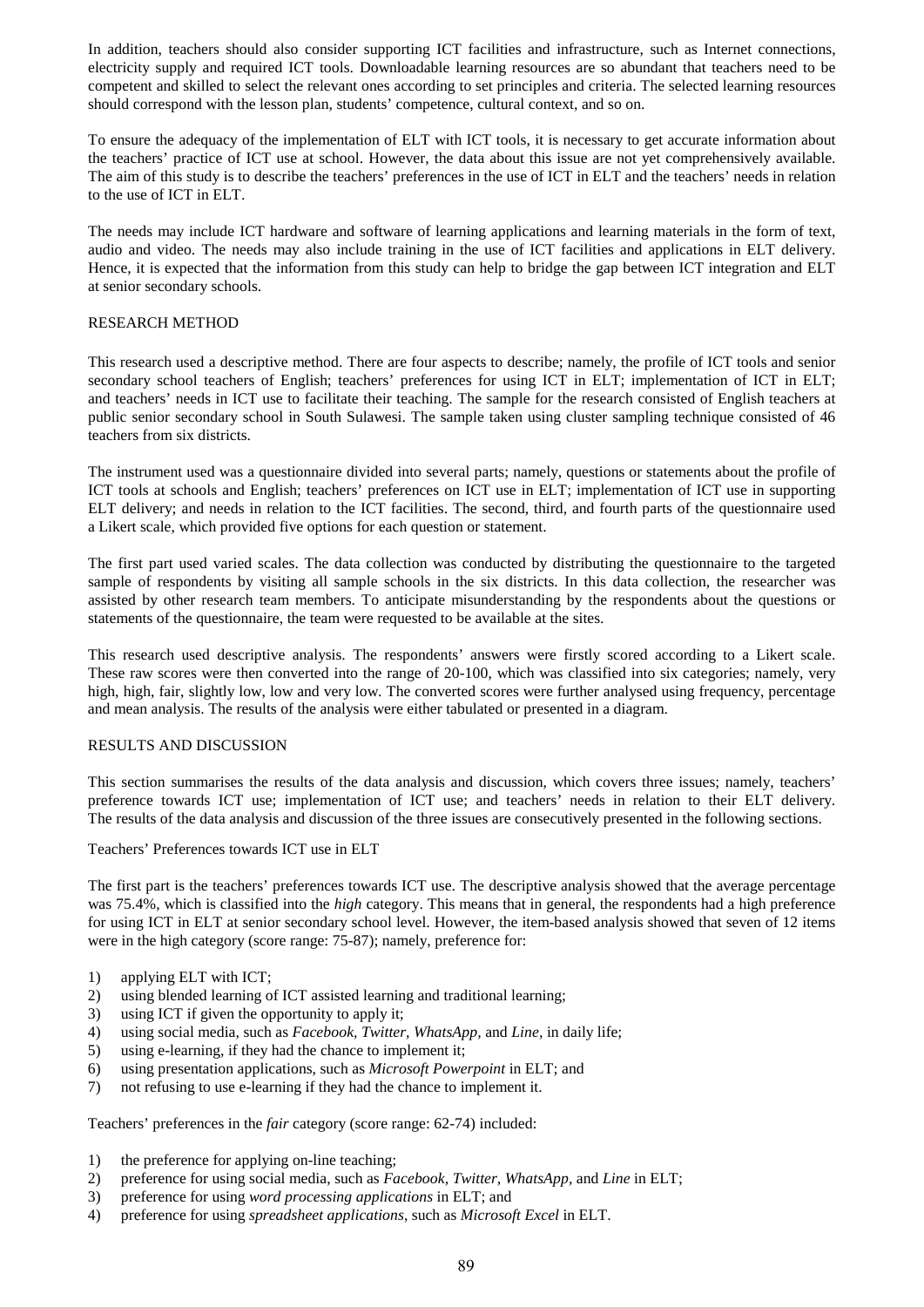The preferences in the *low* category (score range: 49-61) included the preference for using traditional teaching.

The results of data analysis above show the level of teachers' preferences for using ICT in the English teaching and learning process. In general, the level of teachers' preferences for the use of ICT in ELT was in the *high* category. It can be further elaborated that at this level, it can adequately encourage teachers applying ICT tools in their ELT delivery. In other words, the teachers at this level already have a positive tendency to practise ICT assisted language learning. What they need, then, is self-confidence, which can be obtained by increasing their ICT competence and skills, as well as support from related stakeholders, especially school principals as the academic leaders at school.

In detail, there are some indicators which fall into the high category. The first one is the teachers' preference in delivering teaching with ICT and blended ICT assisted learning with traditional teaching. This indicator denotes that the teachers of English have a tendency to use ICT facilities. The second is the tendency of teachers to use e-learning, if they have the chance to use it. The other tendency is the use of presentation applications in ELT. These preferences should be given more attention, because they are one level above the category of the aggregate average percentage. In other words, the teachers' preferences for these issues should be more prioritised, if related stakeholders plan to provide intervention in the form of capacity building for teachers.

The other finding is the teachers' preferences in the *fair* category, which include several aspects. The first one is the application of on-line learning. Much research has shown that on-line teaching positively contributes to both students' learning achievement and affective domains, such as students' learning motivation, interest and attitude. ICT integration has great effectiveness for teachers and students, in which teachers' well-equipped preparation with ICT facilities and applications is one of the determinant factors in the success of ICT-assisted teaching and learning [7]. They also found that teacher professional development training programmes were quite strategic in increasing students' quality learning.

The second is the use of social media, such as *Facebook, Twitter* and *WhatsApp,* in daily life. Even though it was in the *fair* category, this preference should be grasped as a potential that could be manipulated to actualise on-line learning activities. The trend to using social media either for communication needs or just for life style can be a good starting point to bring them into the virtual learning environment. There is no need to provide social media training. Social media literacy has already been achieved. Researchers have shown that social media, if used properly, can constructively facilitate English learning. As an example, English grammar was worth promoting for discussions on Facebook, since there were significant correlations between the scores gained in the grammar and writing parts [8].

They also found that the students' attitudes were positive towards the use of Facebook as a device for learning grammar and writing. Facebook is deemed to contribute to students' learning experiences by offering them various target language samples, authentic learning materials, autonomous learning, more interaction with teachers and native speakers, getting peer support and feedback, updating outdated information and being notified about the classes [9].

The next is the use of word processing applications in ELT. Word processing applications, such as *Microsoft Word* is a generic application, which is commonly used for administration work or for creating files. However, this application also provides some facilities, which are beneficial for facilitating English learning, such as *spelling and grammar checker* that can be used automatically or manually to check English spelling or grammar mistakes, *thesaurus*, which is useful for finding synonyms or appropriate words (dictionary) for certain contexts, *translate* for text translation into another language, *define* for word meaning, *new comment* to give notes on students' writing tasks, and *track changes* for correction and feedback to students' writing tasks.

On the other hand, there were some aspects that teachers did not prefer; namely, traditional teaching, use of social media in ELT and use of *spreadsheets* in ELT. This can be elaborated by showing that the teachers have the tendency to avoid traditional teaching and the shift to new paradigms of technology assisted language learning. This also justifies the teachers' need for capacity building in manipulating ICT facilities for the purpose of English learning. The fact that they did not prefer to use social media in ELT might be caused by the absence of their creative ideas due to a lack of knowledge and skills in ICT integration, particularly social media.

## Teachers' Needs for ICT in ELT

This part presents results of the data analysis of teachers' needs in relation to their use of ICT to support their ELT delivery at school. Five issues should be put forward; namely, needs in terms of training, skilled staff or technicians, additional ICT hardware, English learning software and increased Internet bandwidth. The result shows that on the whole, the teachers' needs are in the high category with an average percentage of 86.32%.

To consider the needs in detail, the researchers used itemised percentage analysis. There were 17 sub-items of five core items for the respondents to respond. Four of the 17 sub-items were in the very high category with average percentages ranging from 88 to 100. They were the need for skilled staff who are always available to be trouble shooters for the ICT tools at school; additional computers/laptops; additional printer units and additional scanners. The rest were in the high category, with average percentages ranging from 75 to 87.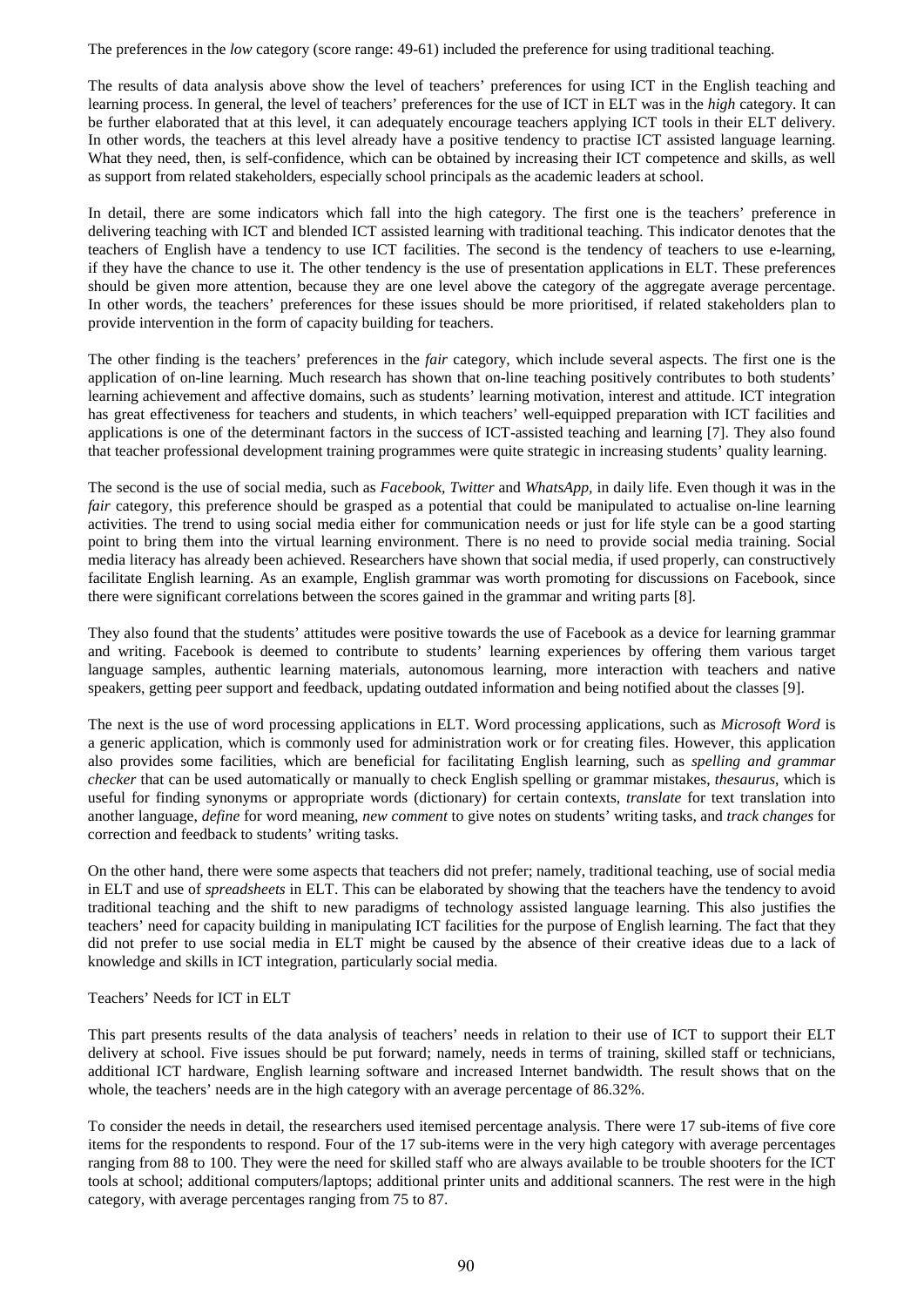The needs in this category are: 1) the need for training on basic word processing applications, such as *Microsoft Word*, presentation applications (*Microsoft Powerpoint*), spreadsheet applications (*Microsoft Excel*), database applications, Internet use to search for information and learning resources, Internet use to develop Web sites, Weblogs, on-line learning, ICT use in ELT, use of multimedia facilities other than computers (such as digital video, audio aids and scanners), *e-learning* applications (such as *Quipper School, Moodle*, and *Edmodo*) and authoring tools; 2) adding an *LCD projector*; 3) English learning software; and 4) increased Internet bandwidth.

Based on the results of the analysis above, the teachers' needs in relation to the use of ICT in ELT at senior secondary schools is generally high. However, the results of the itemised analysis show that the needs fall into two categories; namely, very high and high. One of the needs, which is in the very high category is the availability of skilled staff who are capable of providing ICT troubleshooting. He/she is expected to have adequate capacity and skills in repairing both hardware and software. This is important since teachers are only users of ICT tools. They are not experts in ICT troubleshooting. The need to add more ICT hardware, especially computers/laptops, printers and scanners is also very high. The demand for this issue is crucial for meeting the standard ratio that is one computer laboratory should be able to accommodate one class. Every computer laboratory has to be equipped with one computer per two students, one printer, one scanner, LAN, an Internet connection and user manuals [10].

This research suggests that before deciding what ICT hardware and software is appropriate for certain institutions, especially in schools, there are some stages that should be considered; namely, planning, procurement, management and maintenance. The planning stage should be preceded by a needs assessment and base line assessment. Procurement should take place according to the specifications stipulated in the planning document, and the management stage is important to make sure that the ICT tools are maximally used to support all school programmes. At the maintenance stage, there should be skilled staff who are assigned to take care of the ICT tools.

Other needs are in the high category. Training for teachers is one of the aspects which is needed. The training should include the use of computer applications, especially word processing, presentation, spreadsheets and data bases. In addition, they also need training on Internet use, especially, surfing information and learning resources, creating Web sites and Weblogs, on-line learning programmes, e-learning applications, such as Quipper School, Moodle and Edmodo, authoring tools, such as Hot Potatoes, SmartBuilder and Adobe Captivate 9, and additional multimedia other than computer, such as digital video, audio aids and scanner. This training is intended to enhance teachers' competence and skill in utilising ICT tools to support their teaching. According to the regulations, one of the core competencies teachers must have is using ICT for the sake of learning and teaching process of the subject matter they teach [11].

At this level, they also need additional Internet bandwidth. This indicates that the Internet bandwidth capacity at senior secondary schools to date is inadequate. This condition makes the Internet connections slow, which unfavourably affects Internet-connected activities, such as big file downloading, on-line learning, which simultaneously connects a number of computer/laptops, live video streaming or synchronous Web-based learning interaction. It is a fact that the quality of Internet connections in cities is not as good as in districts. Therefore, there should be more effort by the government to promote ICT infrastructure for educational purposes.

## **CONCLUSIONS**

Based on the data analysis and discussion of the research, the researchers put forward the following conclusions:

- 1. The teachers' preference for ICT use in ELT was high. This indicates that the teachers had a positive inclination for using ICT tools in their teaching delivery. At this level, they need confidence, which can be obtained by increasing their knowledge and skills, as well as support from all school communities, especially school principals as the academic leaders at the school level.
- 2. Most teachers needed training on the use of ICT applications, especially generic computer applications and Internet-based e-learning applications. They also needed ICT technicians, additional ICT tools and learning software, as well as increased bandwidth capacity.

## **REFERENCES**

- 1. Goulão, M.D.F., Affectivity and communication in virtual learning environments. *TOJNED Online J. of New Horizons in Educ.*, 2, **1**, 1-12 (2012).
- 2. Choi, J. and Nesi, H., An account of a pilot key pal project for Korean children. *Internet TESL J.*, 5, **3** (1998).
- 3. Noni, N., The facts about the use of technology in English language teaching at senior secondary schools. *Proc. Inter. Conf.* on *Mathematics*, *Science*, *Technol.*, *Educ.*, *and their Applications* (ICMSTEA) 2014, Makassar, Indonesia, 983-992 (2014).
- 4. Rasyid, M.A., Noni, N. and Jabuet, B., Peningkatan Minat Baca dan Manulis Mahasiswa melalui Penggunaan Internet pada Jurusan Bahasa Inggris FBS UNM. Makassar, Research Report (2011) (in Indonesian).
- 5. Rossetti, P., Gender differences in e-mail communication. *Internet TESL J.*, 4, 7 (1998).
- 6. Shulman, M., Developing global connections through computer-mediated communication. *Internet TESL J.*, 7, **6** (2001).